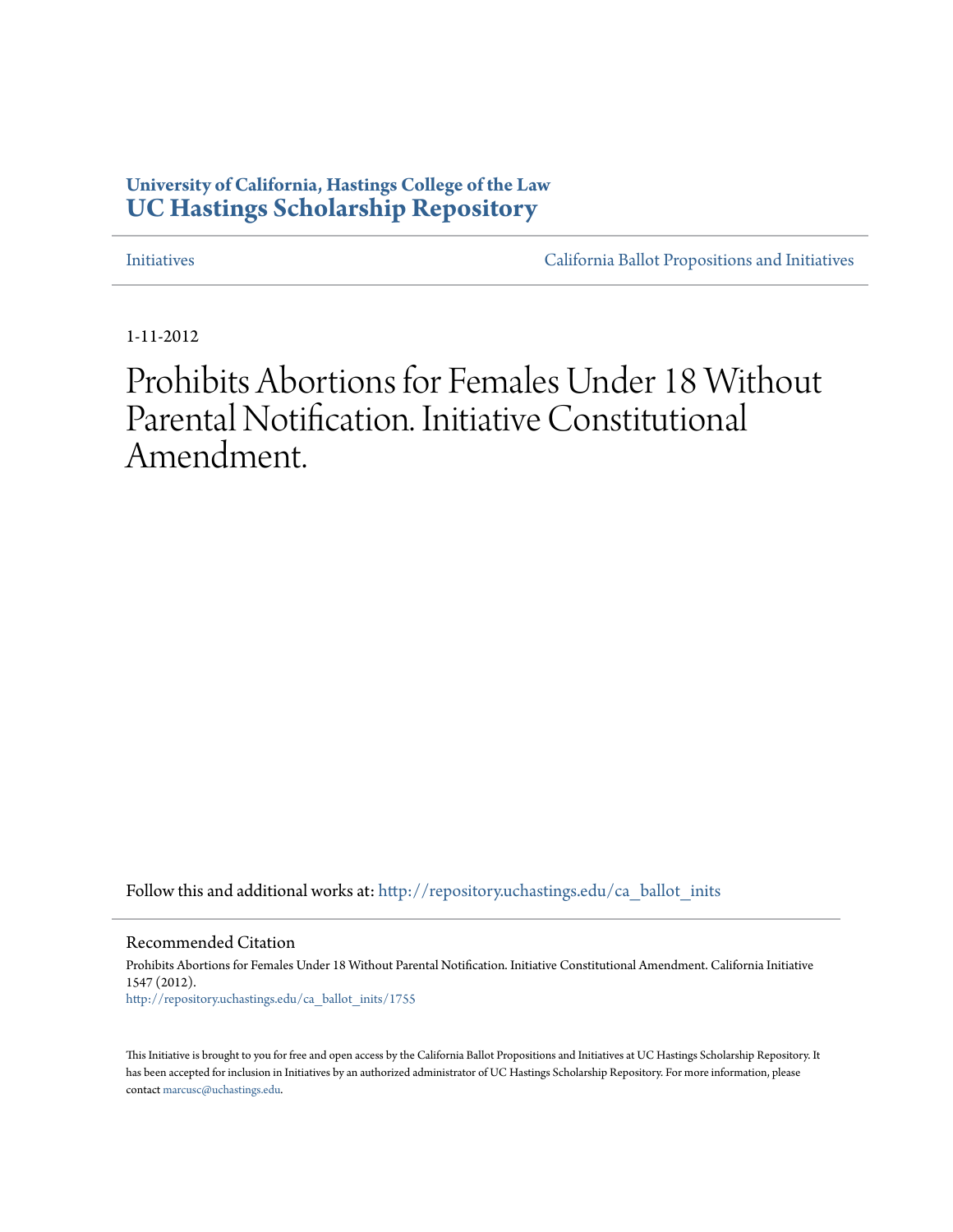

**DEBRA BOWEN** | SECRETARY OF STATE STATE OF CALIFORNIA | ELECTIONS **1500 11th Street, sth Aoor ISacramento, CA 9sB14 1Tel (916) 657-2166 1 Fax (916) 6s3-3214 [lwww.sos.cagov](www.sos.ca.gov)** 

June 22, 2012

County Clerk/Registrar of Voters (CC/ROV) Memorandum #12204

| $TO^{\cdot}$ | All County Clerks/Registrars of Voters and Proponent |
|--------------|------------------------------------------------------|
| FROM:        | Katherine Montgomery                                 |
|              | <b>Initiative Program Manager</b>                    |

RE: Initiative: Failure of #1547, Related to Parental Notification

Pursuant to Elections Code section 9030(b), you are hereby notified that the total **number of signatures for the hereinafter named initiative constitutional**  amendment filed with all county elections officials is less than 100 percent of the number of qualified *voters* required to find the petition sufficient; therefore, the petition has failed.

TITLE: PROHIBITS ABORTIONS FOR FEMALES UNDER 18 WITHOUT PARENTAL NOTIFICATION. INITIATIVE CONSTITUTIONAL AMENDMENT.

SUMMARY DATE: January 11, 2012

PROPONENT: John Smith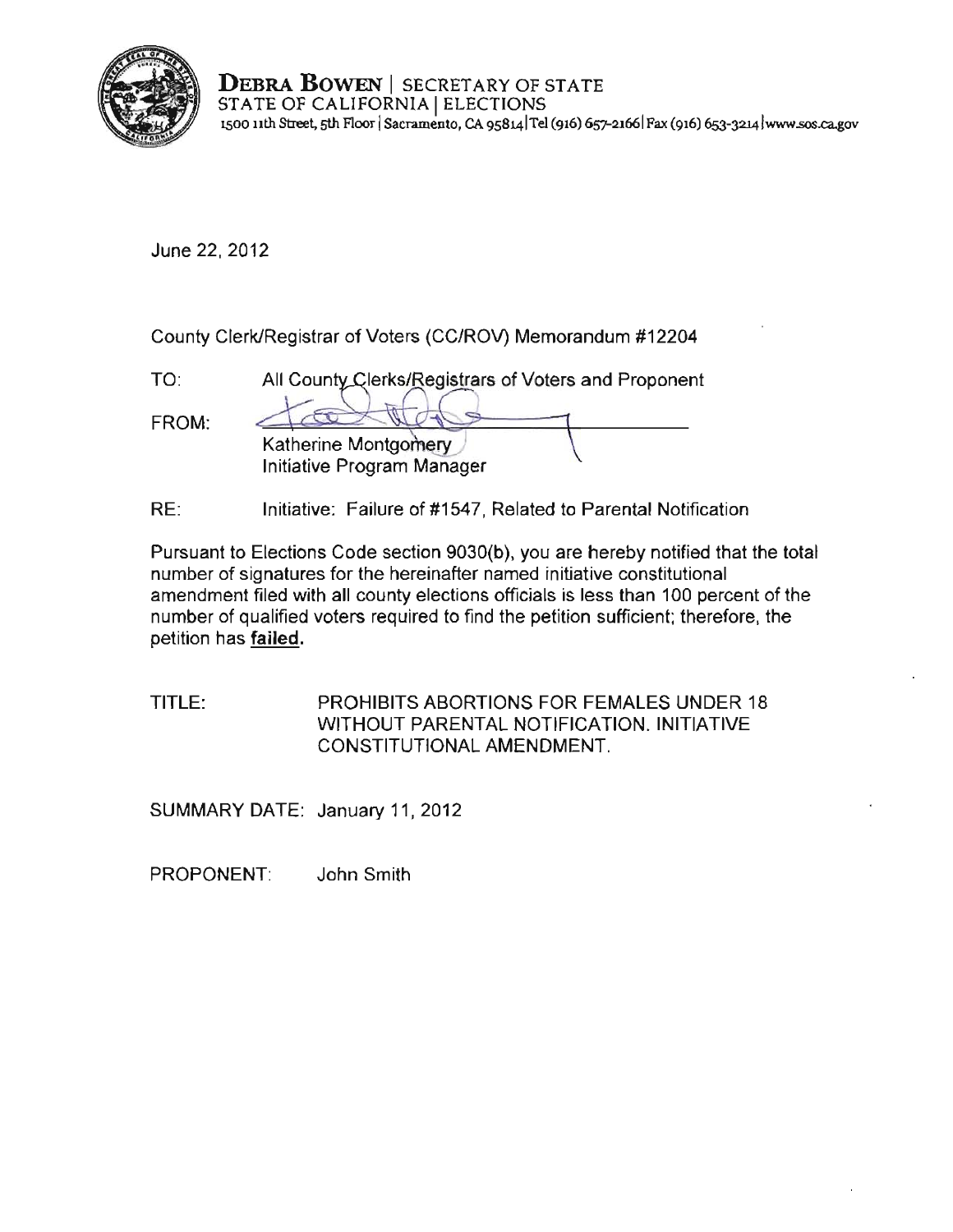

**DEBRA BOWEN** I SECRETARY OF STATE STATE OF CALIFORNIA | ELECTIONS **1500 nth Street, sth Ftoor ISacramento, CA 9s8141Tei (916) 657-21661 Fax (916) 653-3214lwww.sos.ca.gov** 

January 12, 2012

County Clerk/Registrar of Voters (CC/ROV) Memorandum #12018

TO: All County Clerks/Registrars of Voters and Proponent

| FROM: |                            |  |
|-------|----------------------------|--|
|       | Katherine Montgomery       |  |
|       | Initiative Program Manager |  |
|       |                            |  |

RE: Initiative: 1547, Related to Parental Notification

Pursuant to Elections Code section 9004 (c), we transmit herewith a copy of the Title and Summary prepared by the Attorney General on a proposed initiative measure entitled:

#### **PROHIBITS ABORTIONS FOR FEMALES UNDER 18 WITHOUT PARENTAL NOTIFICATION. INITIATIVE CONSTITUTIONAL AMENDMENT.**

The proponent of the above-named measure is:

John Smith

john.smith.jsjs@gmail.com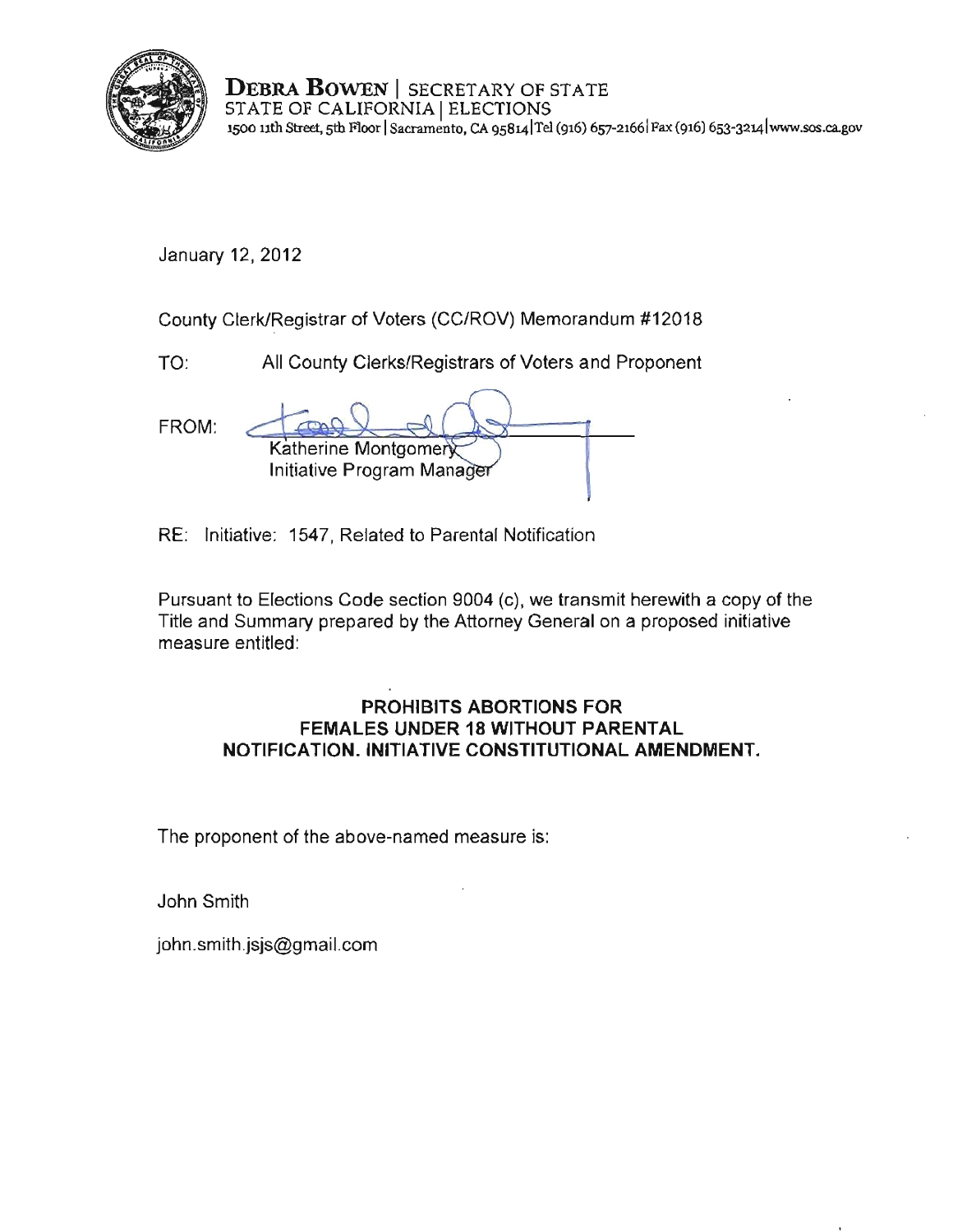#### **#1547**

#### **PROHIBITS ABORTIONS FOR FEMALES UNDER 18 WITHOUT PARENTAL NOTIFICATION. INITIATIVE CONSTITUTIONAL AMENDMENT.**

#### **CIRCULATING AND FILING SCHEDULE**

| 1. | California Constitution, Article II, Section 8(b) |                                                                                                                                                                                                                                                                                                                   |
|----|---------------------------------------------------|-------------------------------------------------------------------------------------------------------------------------------------------------------------------------------------------------------------------------------------------------------------------------------------------------------------------|
| 2. |                                                   |                                                                                                                                                                                                                                                                                                                   |
| 3. | <b>Petitions Sections:</b>                        |                                                                                                                                                                                                                                                                                                                   |
|    |                                                   | a. First day Proponent can circulate Sections for                                                                                                                                                                                                                                                                 |
|    |                                                   | b. Last day Proponent can circulate and file with the county.<br>All sections are to be filed at the same time within each<br>county. (Elections Codes §§ 9014, 9030(a))Monday, 06/11/12*                                                                                                                         |
|    |                                                   | c. Last day for county to determine total number of<br>signatures affixed to petitions and to transmit total<br>to the Secretary of State (Elections Code § 9030(b))Thursday, 06/21/12                                                                                                                            |
|    |                                                   | (If the Proponent files the petition with the county on a date prior to<br>06/11/12, the county has eight working days from the filing of the petition<br>to determine the total number of signatures affixed to the petition and to<br>transmit the total to the Secretary of State) (Elections Code § 9030(b).) |
|    |                                                   | d. Secretary of State determines whether the total number<br>of signatures filed with all county clerks/registrars of<br>voters meets the minimum number of required signatures                                                                                                                                   |
|    |                                                   | e. Last day for county to determine total number of qualified<br>voters who signed the petition, and to transmit certificate<br>with a blank copy of the petition to the Secretary of State                                                                                                                       |

" Date adjusted for official deadline, whieh falls on a weekend (Elee. Code § 15).

**\*\* Date varies based on the date of county receipt.**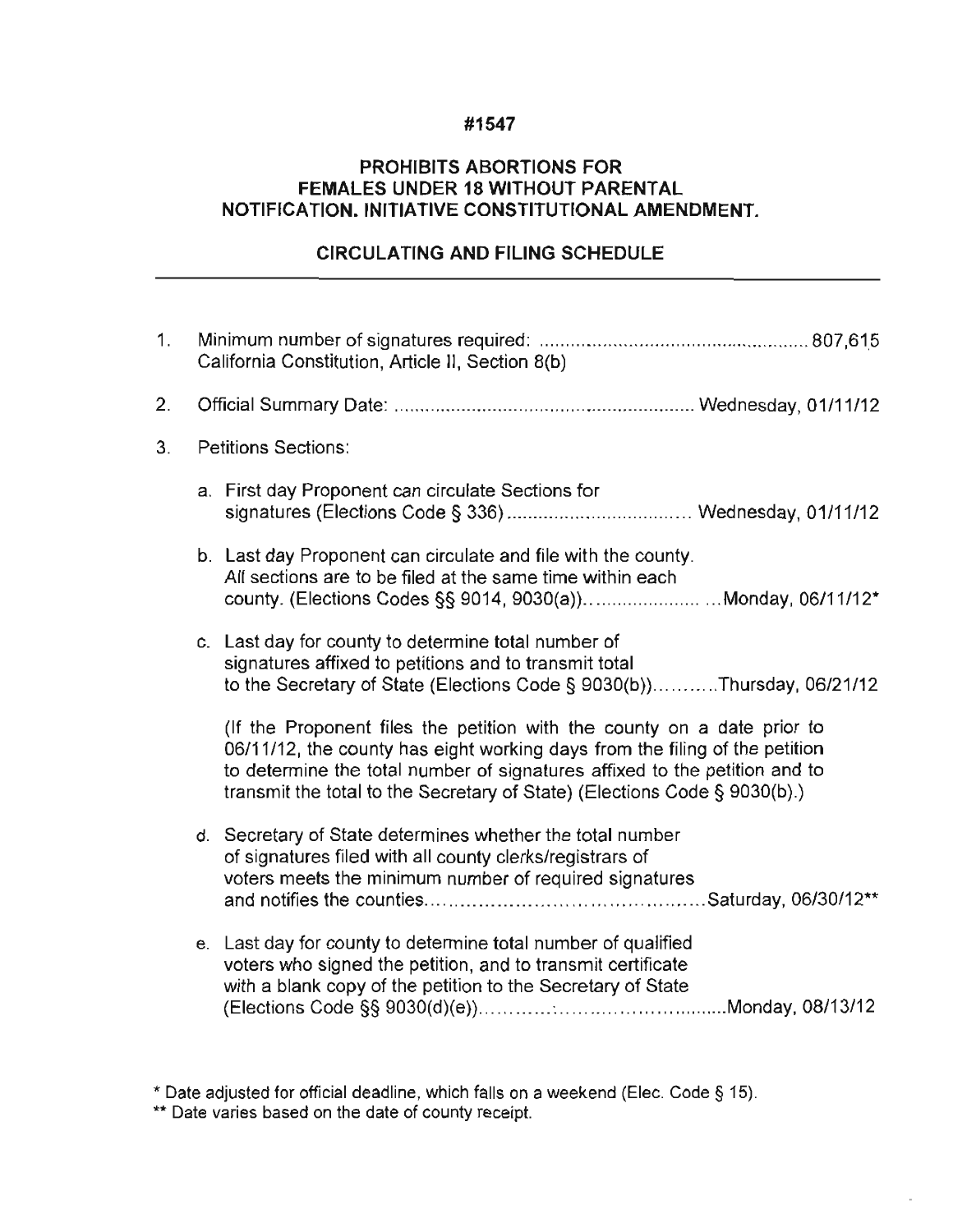(If the Secretary of State notifies the county to determine the number of qualified voters who signed the petition on a date other than 06/30/12, the last day is no later than the thirtieth working day after the county's receipt of notification). (Elections Code §§ 9030(d)(e).)

- f. If the signature count is more than 888,377 or less than 767,235 then the Secretary of State certifies the petition as qualified or failed, and notifies the counties. If the signature count is between 767,235 and 888,377 inclusive, then the Secretary of State notifies the counties using the random sampling technique to determine the validity of **all**  signatures (EC §9030(f)(g); 9031 (a)) ................................ Thursday, 08/23/12"
- g. Last day for county to determine actual number of all qualified voters who signed the petition, and to transmit certificate with a blank copy of the petition to the Secretary of State. (Elections Code §§ 9031 (b)(c)). ....................... . ............. Tuesday, 10109/12

(If the Secretary of State notifies the county to determine the number of qualified voters who have signed the petition on a date other than 08/23/12, the last day is no later than the thirtieth working day after the county's receipt of notification.) (Elections Code §§ 9031 (b)(c).)

h. Secretary of State certifies whether the petition has been signed by the number of qualified voters required to declare the petition sufficient (Elections Code §§ 9031 (d), 9033) .. . Saturday, 10/13/12"

**\*Oate varies based on the date of county receipt.**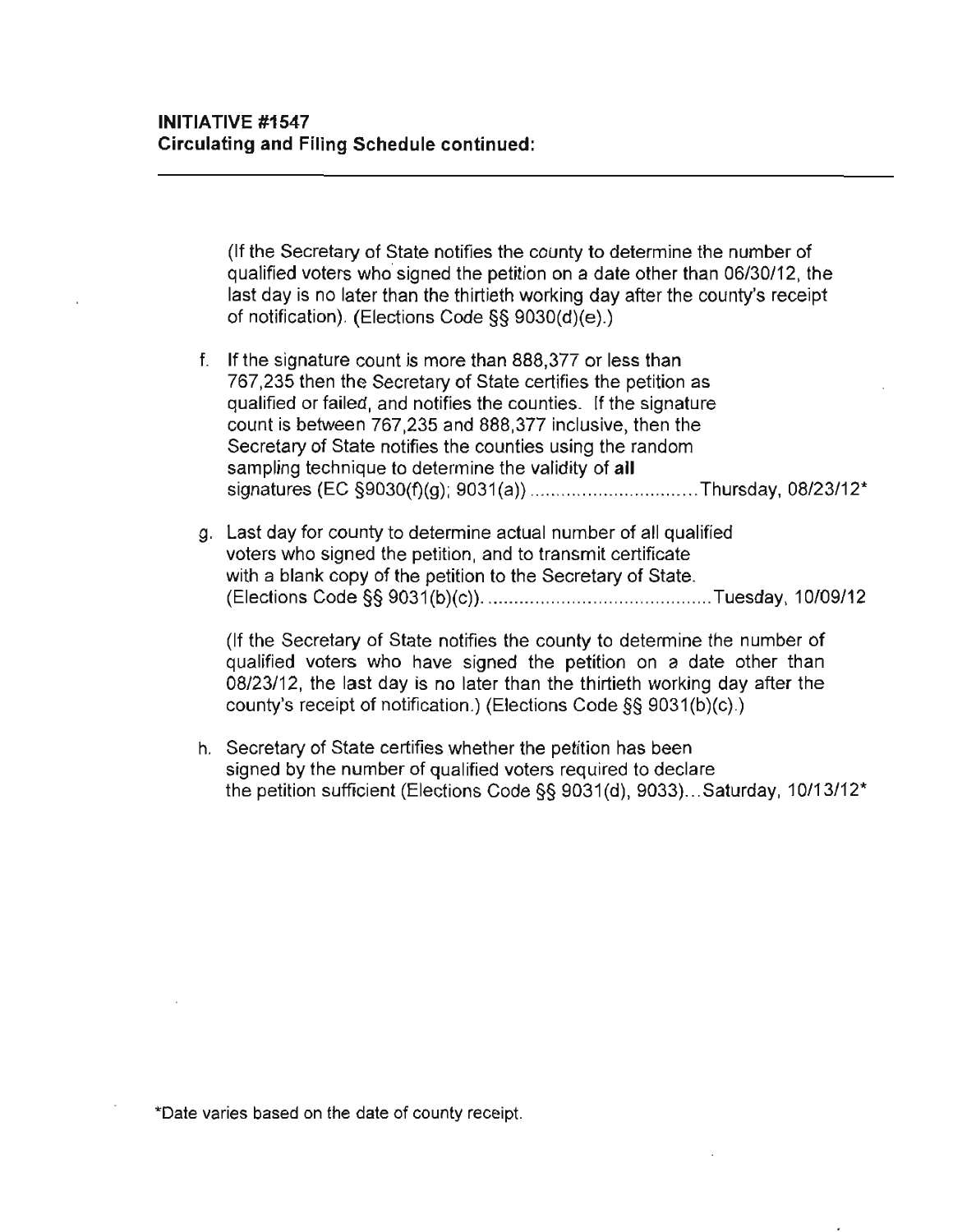- **California law prohibits the use of signatures, names and addresses**  gathered on initiative petitions for any purpose other than to qualify the **initiative measure for the ballot. This means that the petitions cannot be**  used to create or add to mailing lists or similar lists for any purpose, including fundraising or requests for support. Any such misuses constitutes a crime under California law. Elections Code § 18650; Bilofsky v. Oeukmejian (1981) 124 Cal.App.3d 825, 177 Cal.Rptr. 621; 63 Ops.CaI.Atty.Gen. 37 (1980).
- Please refer to Elections Code  $\S$ § 100, 101, 104, 9008, 9009, 9013, 9021, and 9022 for appropriate format and type consideration in printing, typing and otherwise preparing your initiative petition for circulation and signatures. Please send a copy of the petition after you have it printed. This copy is not for our review or approval, but to supplement our file.
- **Your attention is directed to the campaign disclosure requirements of the**  Political Reform Act of 1974, Government Code section 81000 et seq.
- When writing or calling state or county elections officials, provide the official title of the initiative which was prepared by the Attorney General. Use of this title will assist elections officials in referencing the proper file.
- When a petition is presented to the county elections official for filing by someone other than the proponent, the required authorization shall include the name or names of the persons filing the petition.
- When filing the petition with the county elections official, please provide a blank petition for elections official use.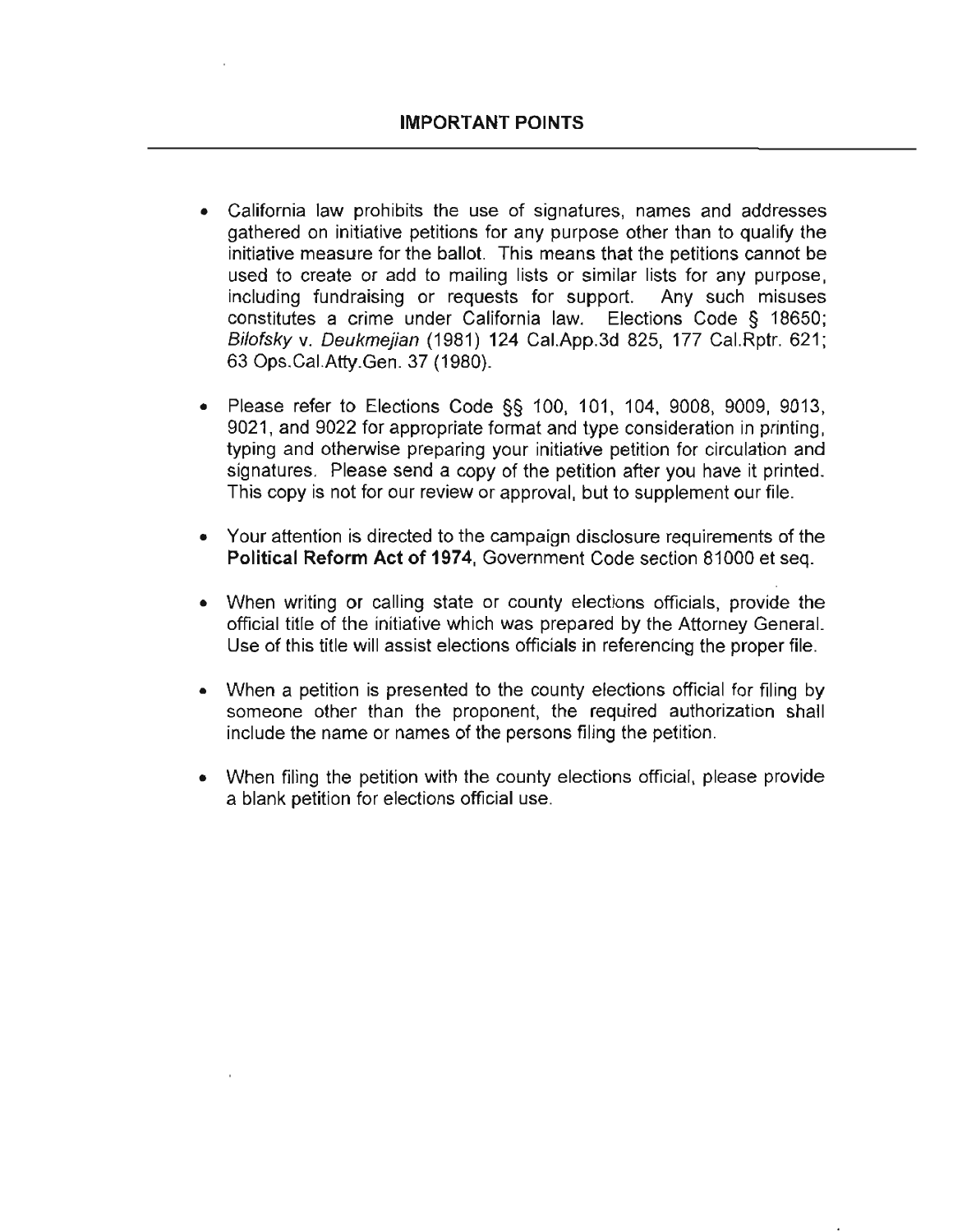**Attorney General** 

KAMAL4 D. HARRIS *State ofCalifornia*  **DEPARTMENT OF JUSTICE** 



1300 I STREET, SUITE 125 P.O. BOX 944255 SACRAMENTO, CA 94244·2550

of State

**ANState** 

Public: (916) 445-9555<br>Telephone: (916) 445-4752 E-Mail: Ashley.Johansson@doj.ca.gov

FILED In the office of the Secretary of State<br>of the State of California

January 11,2012

The Honorable Debra Bowen Secretary of State<br>
Office of the Secretary of State<br>  $JAN$  11 2012 Office of the Secretary of State JAN 11 2012  $\frac{1}{2}$   $\frac{1}{2}$ 1500 11th Street, 5th Floor Sacramento, CA 95814

Attention: Ms. Katherine Montgomery Elections Analyst

Debra Bowen, Secretary **Deputy Secre** 

. Dear Secretary Bowen:

Pursuant to Elections Code section 9004, you are hereby notified that on this day we sent our title and summary for the following proposed initiative to the proponent:

11-0076 "Parental Notification, Child and Teen Safety, and Stop Predators Act'

A copy of that title and summary and text of the proposed initiative is enclosed. Please contact me ifyou have questions. Thank you.

Sincerely,

ASHLEY JOHANSSON Initiative Coordinator

cc: John Smith

For **KAMALA D. HARRIS** Attorney General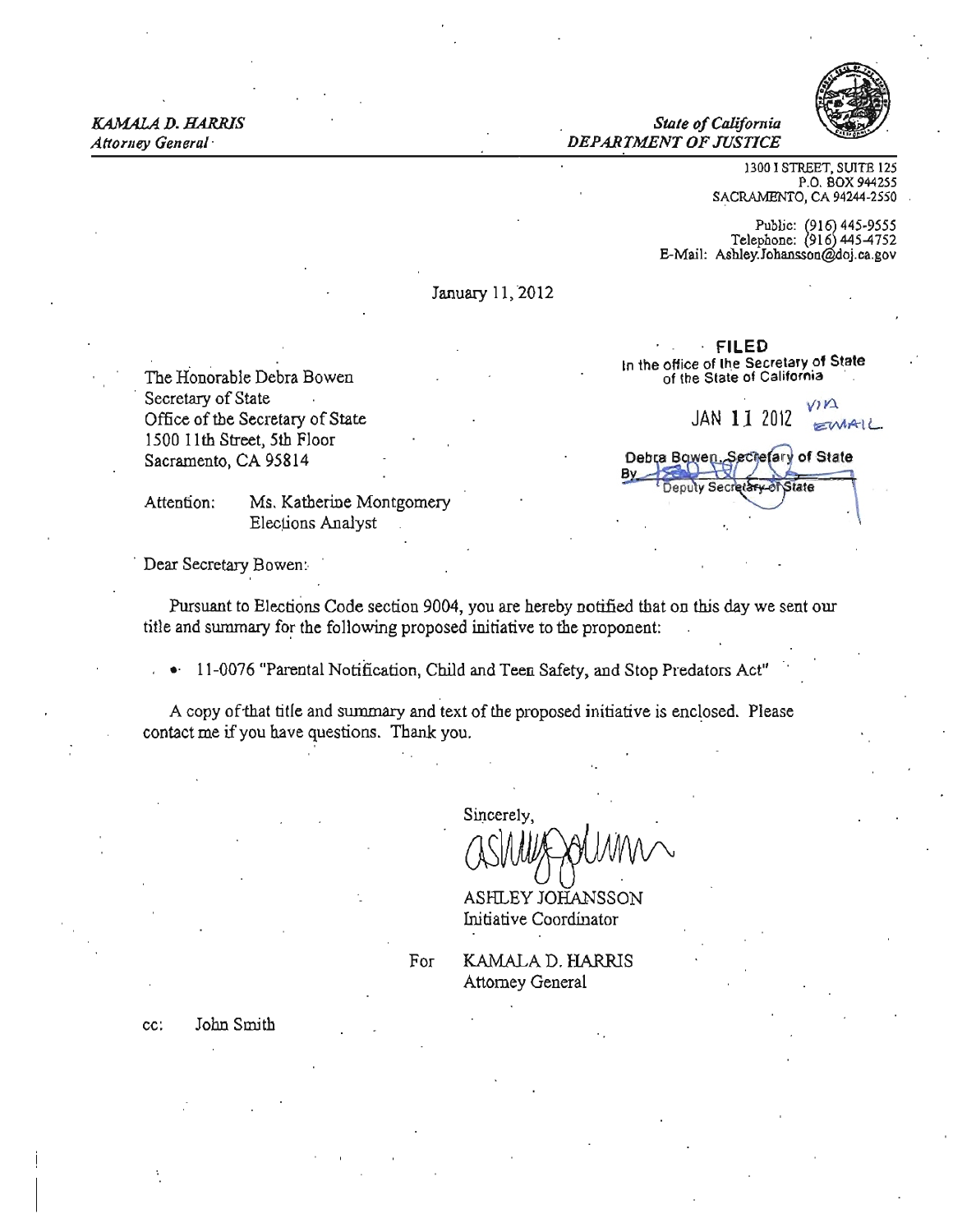The Attorney General of California has prepared the following title and summary of the chief purpose and points of the proposed measure:

## PROHIBITS ABORTIONS FOR FEMALES UNDER 18 WITHOUT PARENTAL NOTIFICATION. INITIATIVE CONSTITUTIONAL AMENDMENT. Changes California

Constitution to prohibit abortion for unemancipated minor until physician notifies her parent/legal guardian in writing. Provides exceptions for medical emergency, parental waiver, or parental abuse documented by notarized statement from law enforcement, protective services, or certain adult relatives. Permits judge to waive notice if minor appears personally in court and proves maturity or waiver is in her best interest. Requires physicians to report specific abortion information to Department of Public Health. Physicians can be sued for violating these provisions up to 12 years after abortion. Summary of estimate by Legislative Analyst and Director of Finance of fiscal impact on state and local government: Potential unknown net state costs of several million dollars annually for health and social services programs, court administration, and state health agency administration combined. (11-0076)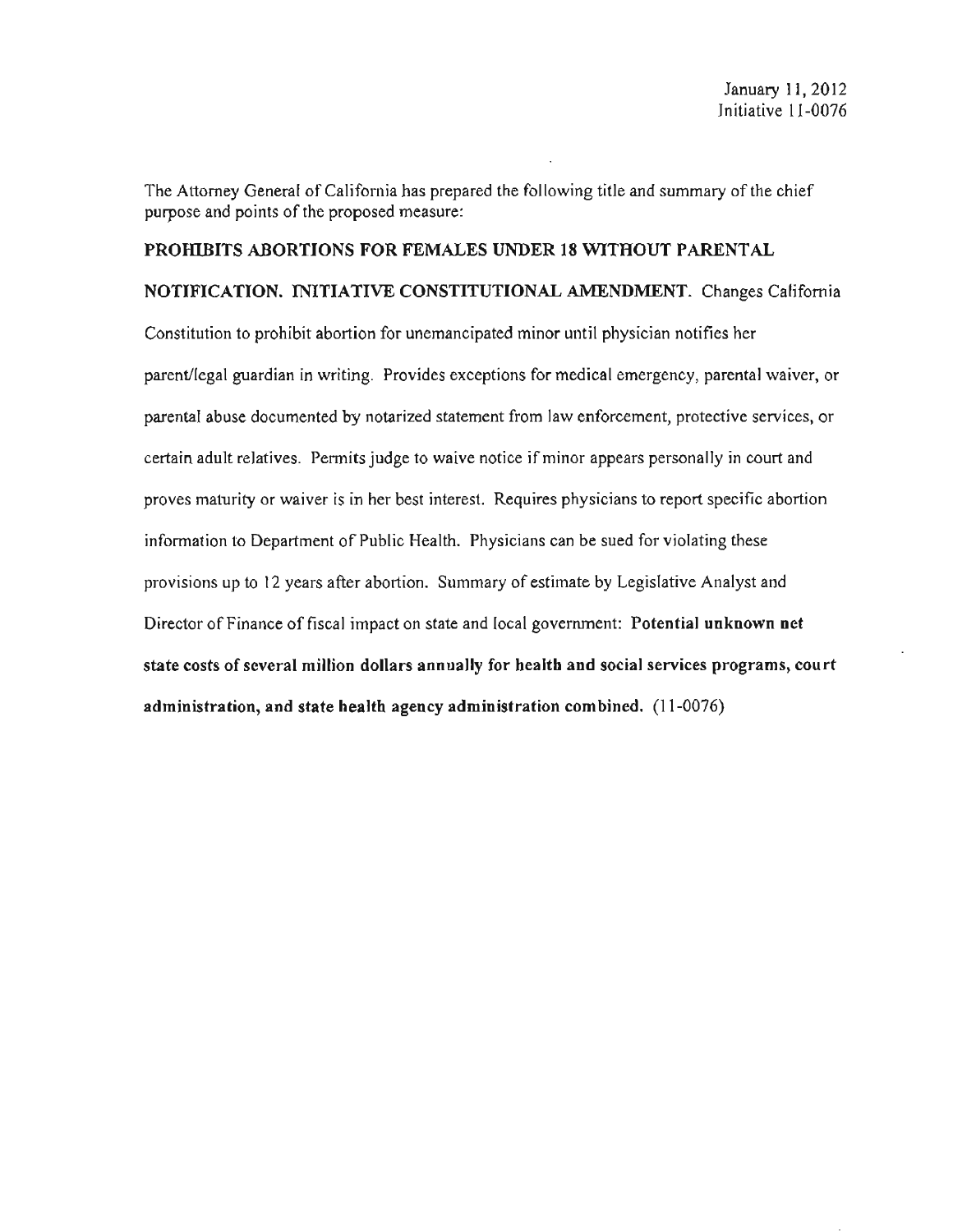November 16, 2011

Office of the Attorney General of California Attn: Dawn L. McFarland, Acting Initiative Coordinator 1300 I Street, Suite 125 P.O. Box 944255 Sacramento, CA 94244-2550 Telephone: (916) 324-5464 Fax: (916) 324-8835 E-Mail: [Dawn.McFarland@doj.ca.gov](mailto:Dawn.McFarland@doj.ca.gov) 

#### Re: Request for Title and Summary for Proposed Initiative

Dear Initiative Coordinator Dawn McFarland:

Pursuant to Article II, Section 10(d) of the California Constitution, I am submitting the attached proposed statewide Constitutional Amendment ballot initiative to your office and request the preparation of a title and summary for the ballot initiative as provided by law.

I propose the title: Parental Notification, Child and Teen Safety, and Stop Predators Act

I have also included with this letter the signed Proponent Certifications required under California Elections Code sections 9001(b) and 9608, my voter registration address, and payment in the amount of  $$200.$ 

I am a registered voter in the state of California.

Should you have any questions or require additional information, please contact me at my voter registration residence address, or by telephone, fax, or e-mail using the information provided on the attached letter.

Thank you for your attention to this important matter.

 $\frac{1}{2}$  NOV 162011

\* 16 2011<br>MOV 16 2011<br>Dohn Smith, Proponent<br>Public contact information: John.Smith.jsjs@gmail.com ohn Smith, Proponent

REVEIVED

ATIORNEY GENERAL'S OFFICE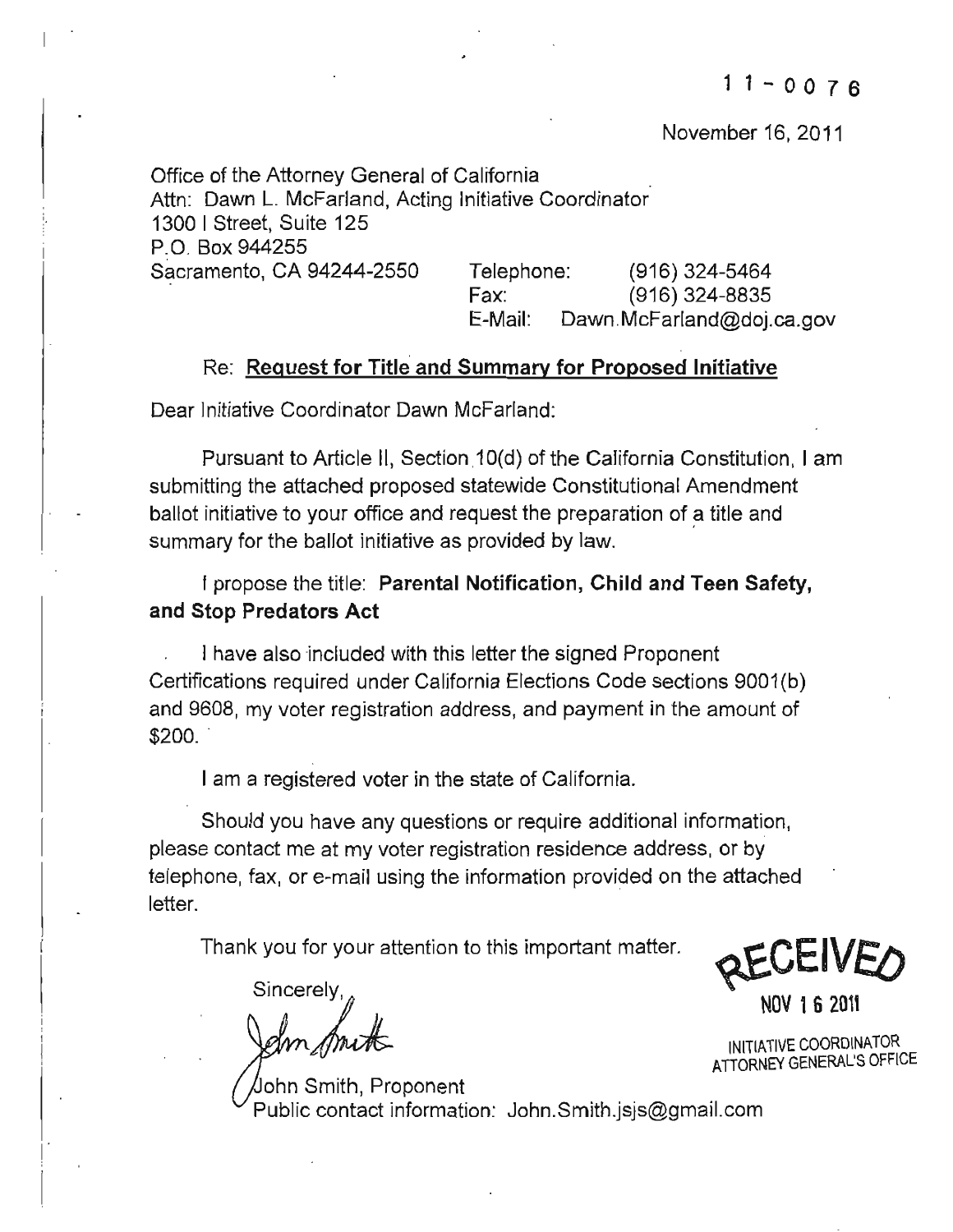#### INJTIATIVE MEASURE TO BE SUBMITTED DIRECTLY TO VOTERS

The Attorney General of California has prepared the following title and summary of the chief purposes and points of the proposed measure:

#### (Insert 100 word title and summary)

#### To the Honorable Secretary of State of California:

We the undersigned, registered, qualified voters of California, residents of the afore-described County (or City and County), on the signature page of this petition section, hereby propose an amendment to the Constitution of the State of California' relating to parental notification and personal consent prior **to the performance of an abortion on a pregnant unemancipated minor, and**  petition the Secretary of State to submit the same to the voters of California for their adoption or rejection at the next succeeding general election or at any special statewide election held prior to the general election or otherwise provided by law. The proposed amendment reads as follows:

#### SECTION 1. Title

This amendment shall be known and may be cited as the Parental Notification, Child and Teen Safety, and Stop Predators Act.

#### SECTION 2. Declaration of Findings and Purposes

The People of California have a compelling interest in protecting minors from the known risks of secret abortions, including the danger of not obtaining prompt care for health- and life-threatening complications when a minor's parent is unaware that she has undergone a secret abortion. The People also have a compelling interest in preventing sexual predators from using secret abortions to conceal sexual exploitation of minors.

#### SECTION 3. Parental Notification

Section 32 of Article 1 of the California Constitution is added to read: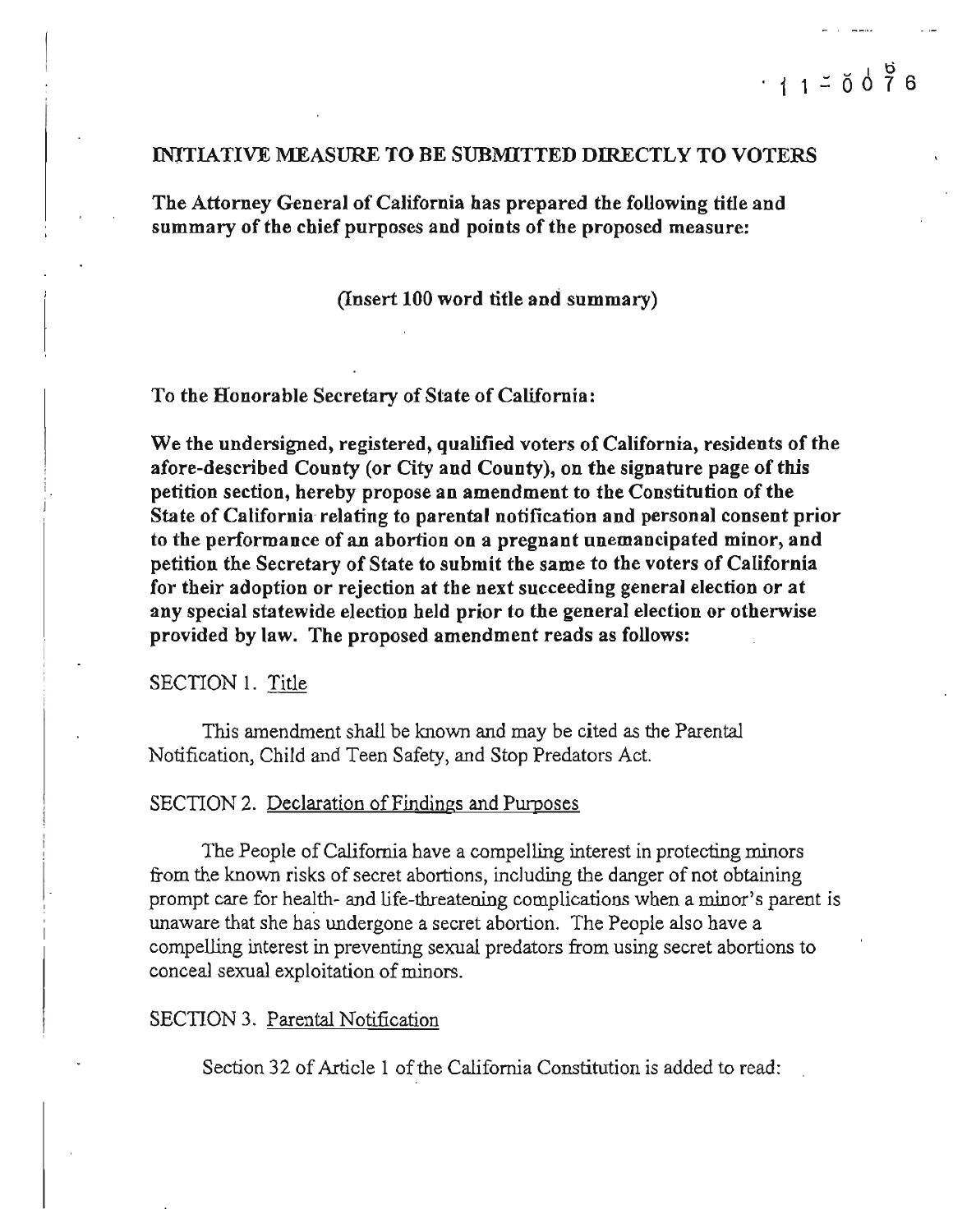SEC. 32 (a) For purposes of this Section, the following terms shall be defined to mean:

**(1) "Parent" means a person who, at the time notice or waiver is required**  under this Section, is either a parent if both parents have legal custody, or the parent or person having legal custody, or the legal guardian of an unemancipated **minor.** 

. (2) "Unemancipated minor" means a female under the age of 18 years who has not entered into a valid marriage and is not on active duty with the armed services of the United States and has not received a declaration of emancipation under state law. For the purposes of this Section, pregnancy does not emancipate a female under the age of 18 years.

(3) "Physician" means any person authorized under the statutes and regulations of the State of California to perform an abortion upon an **unemancipated minor.** 

(4) "Notice" means a written notification, signed and dated by a physician or his or her agent, informing the parent of an unemancipated minor that she has requested an abortion.

(5) "Abortion" means the use of any means to terminate the pregnancy of an unemancipated minor known to be pregnant except for the purpose of producing a live birth. "Abortion" shall not include the use of any contraceptive drug or **device.** 

(6) "Medical emergency" means a condition which, on the basis ofthe physician's good-faith clinical judgment, so complicates the medical condition of a pregnant unemancipated minor as to necessitate the immediate abortion of her pregnancy to avert her death or for which a delay will create serious risk of substantial and irreversible impairment of a major bodily function.

(b) Notwithstanding Article 1, Section 1, or any other provision of this Constitution or law to the contrary, and except as provided in subdivisions (d), (e), or (f) of this Section, a physician shall not perform an abortion on an unemancipated minor until after the physician or the physician's agent has delivered written notice as provided in subdivision (c) ofthis section, or has received a copy of a waiver of notification from the court as provided in subdivisions  $(h)$ ,  $(i)$ , or  $(j)$ . A copy of any notice or waiver shall be retained with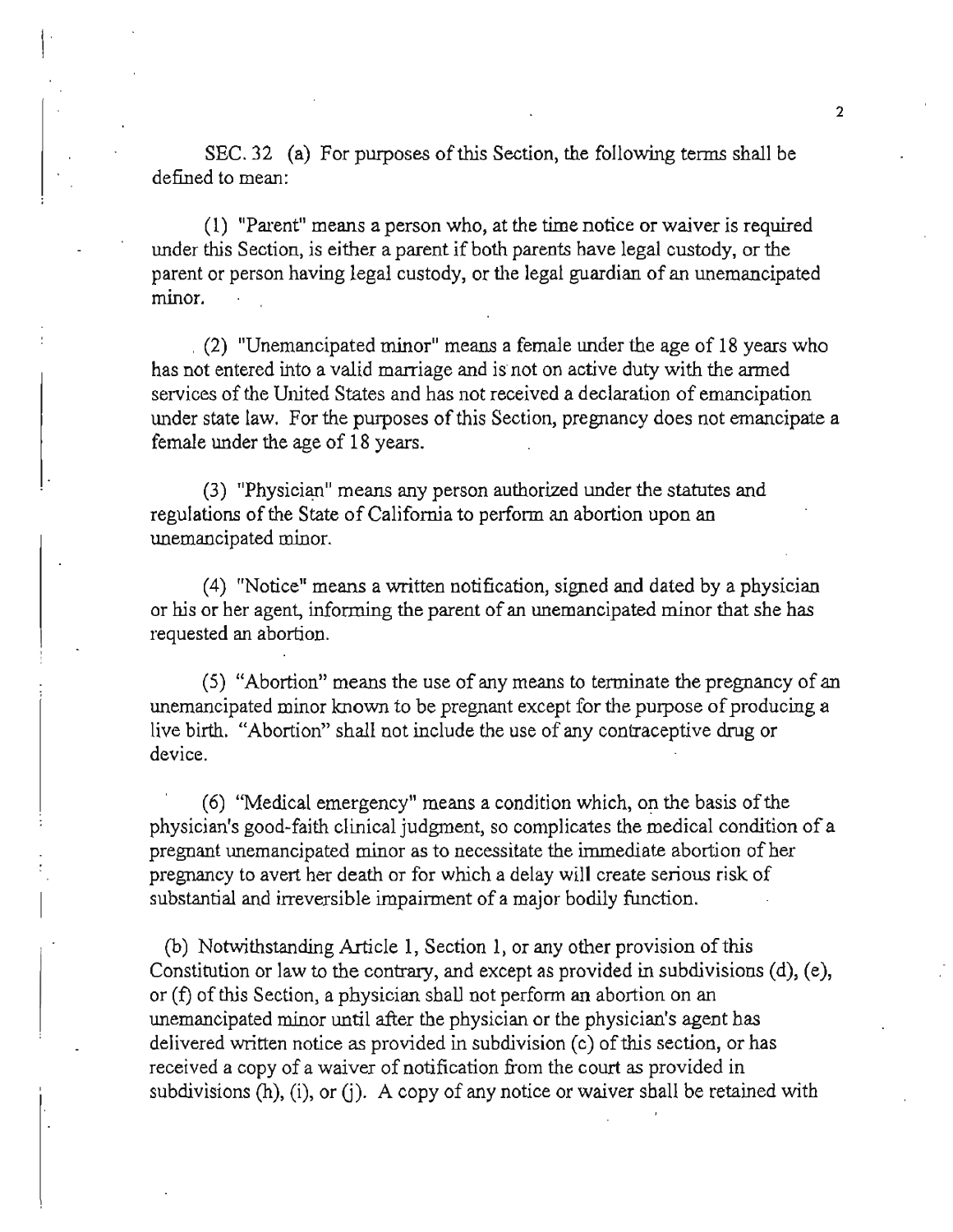the unemancipated minor's medical records. The physician or the physician's agent shall inform the unemancipated minor that her parent may receive notice as provided for in this section.

 $\vert \cdot \vert$ 

(c) The written notice shall be delivered by the physician or the physician's agent to the parent, either personally or by certified mail addressed to the parent at the parent's last knoWn address with return receipt requested and restricted delivery to the addressee. If notice is provided by certified mail, a copy of the written notice shall also be sent at the same time by first class mail to the parent. Notice by mail may be presumed to have been delivered under the provisions ofthis subdivision at noon ofthe second day after the written notice sent by certified mail was postmarked, not counting any days on which regular mail delivery does not take place. A form for the notice shall be prescribed by the California Department of Public Health. The notice form shall be bilingual, in English and Spanish, and also available in English and each of the other languages in which California Official Voter Information Guides are published.

(d) Notice of an unemancipated minor's intent to obtain an abortion may be waived by her parent. The waiver must be in writing, on a form prescribed by the California Department of Public Health, signed by a parent, dated, and notarized. The parent shall specify on the form that the waiver is valid for 30 days, or until a specified date, or until the minor's eighteenth birthday. The written waiver need not be notarized if the parent personally delivers it to the physician or the physician's agent. The form shall include the following statement: "WARNING. **It is a crime to knowingly provide false information to a physician or a**  physician's agent for the purpose of inducing a physician or a physician's **agent to believe that a waiver of notice has been provided by a parent or**  guardian." The waiver form shall be bilingual, in English and Spanish, and also available in English and each of the other languages in which California Official Voter Information Guides are published. For each abortion performed on an unemancipated minor pursuant to this subdivision, the physician or the physician's agent must receive a separate original written waiver that shall be retained with the **unemancipated minor's medical records.** 

(e) Notice to a parent shall not be required under this Section if the unemancipated minor is the victim of physical or sexual abuse committed by one or both of the minor's parents and the abuse is documented by a signed and notarized statement by (I) a person at least 21 years of age who has personal knowledge of the abuse and who is a grandparent, stepparent, foster parent, sibling of a parent, or sibling or half-sibling of the unemancipated minor, or  $(2)$  a law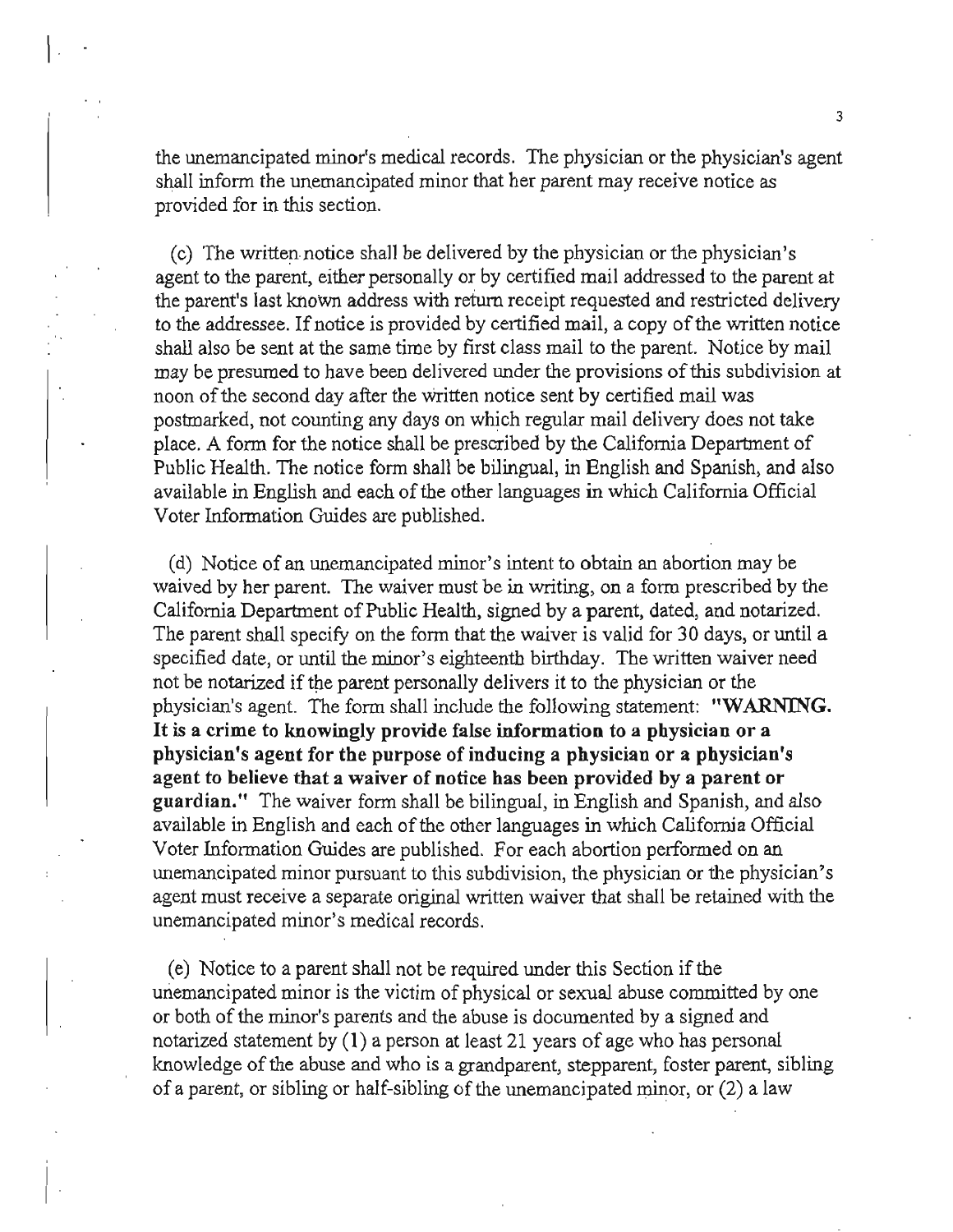enforcement officer or agent of a public child protective agency who has investigated the abuse of the unemancipated minor. The physician shall retain the **signed and notarized statement with the unemancipated minor's medical records.** 

4

! .

 $(f)$  Notice shall not be required under this Section if the attending physician certifies in the unemancipated minor's medical records the medical indications supporting the physician's good-faith clinical judgment that the abortion is necessary due to a medical emergency.

 $(g)$  Notice shall not be required under this Section if waived pursuant to this subdivision and subdivisions (h) or (i) or (j). If the pregnant unemancipated minor elects not to permit notice to be given to a parent, she may file a petition with the juvenile court. No filing fee shall be required for filing a petition. If, pursuant to this subdivision, an unemancipated minor seeks to file a petition, the court shall assist the minor or person designated by the minor in preparing the documents required pursuant to this Section. The petition shall set forth with specificity the **minor's reasons for the request. The unemancipated minor shall appear personally**  in the proceedings in juvenile court and may appear on her own behalf or with counsel of her own choosing. The court shall, however, advise her that she has a right to court-appointed counsel upon request. The hearing shall be held by 5 p.m. on the second court day after filing the petition unless extended at the written request of the unemancipated minor or her counsel. The unemancipated minor shall be notified of the date, time, and place of the hearing on the petition. Judgment shall be entered within one court day of submission of the matter. The judge shall order a record of the evidence to be maintained, including the judge's written factual findings and legal conclusions supporting the decision. The court shall ensure that the minor's identity be kept confidential and that all court proceedings be sealed.

(h) (1) If the judge finds, by clear and convincing evidence, that the unemancipated minor is both sufficiently mature and well-informed to decide whether to have an abortion, the judge shall authorize a waiver of notice of a parent.

(2) Ifthe judge fmds, by clear and convincing evidence, that notice to a parent is not in the best interests of the unemancipated minor, the judge shall authorize a waiver of notice. If the finding that notice to a parent is not in the best interests of the minor is based on evidence of physical or sexual abuse, the court shall ensure that such evidence is brought to the attention of the appropriate law enforcement or public child protective agency.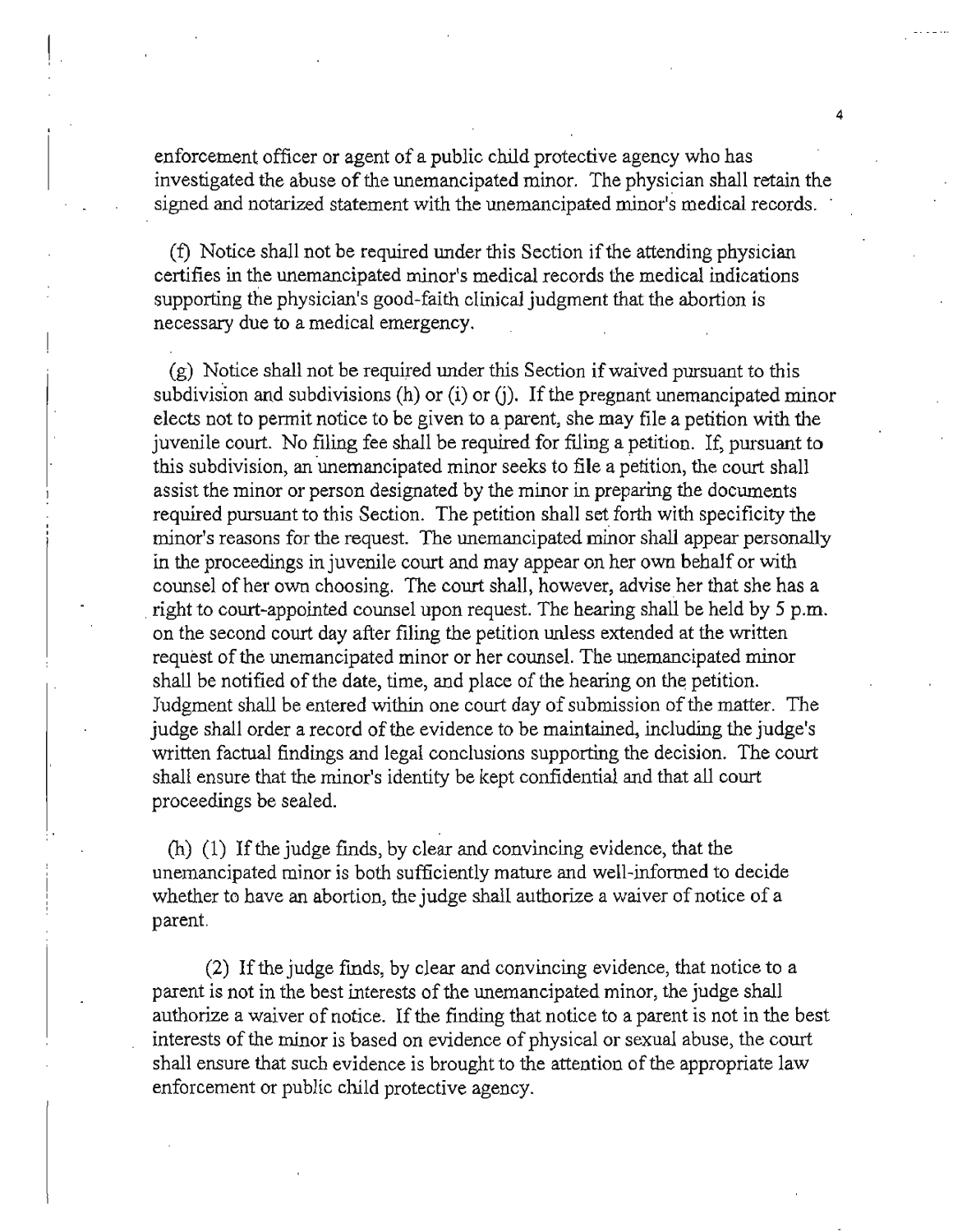(3) If the judge does not make a finding specified in subdivision  $(h)(1)$  or  $(h)(2)$ , the judge shall deny the petition.

(i) If the judge fails to rule within the time period specified in subdivision  $(g)$ and no extension was requested and granted, the petition shall be deemed granted and the notice requirement shall be waived.

(i) The unemancipated minor may appeal the judgment of the juvenile court at any time after the entry of judgment. The Judicial Council shall prescribe, by rule, the practice and procedure on appeal and the time and manner in which any record on appeal shall be prepared and filed and may prescribe forms for such proceedings. These procedures shall require that the hearing shall be held within three court days of filing the notice of appeal. The unemancipated minor shall be notified of the date, time, and place of the hearing. The appellate court shall ensure that the unemancipated minor's identity be kept confidential and that all court proceedings be sealed. No filing fee shall be required for filing an appeal. Judgment on appeal shall be entered within one court day of submission of the **matter..** 

(k) The Judicial Council shall prescribe, by rule, the practice and procedure for petitions for waiver of parental notification, hearings, and entry of judgment as it deems necessary and may prescribe forms for such proceedings. Each court shall provide annually to the Judicial Council, in a manner to be prescribed by the Judicial Council to ensure confidentiality of the unemancipated minors filing petitions, a report of the number of petitions filed, the number of petitions granted under subdivisions  $(h)(1)$  or  $(h)(2)$ , deemed granted under subdivision (i), denied under subdivision  $(h)(3)$ , and granted or denied under subdivision  $(i)$ , said reports to be publicly available unless the Judicial Council determines that the data contained in individual reports should be aggregated by county before being made available to the public in order to preserve the confidentiality of the unemancipated minors filing petitions.

(1) The California Department of Public Health shall prescribe forms for the reporting of abortions performed on unemancipated minors by physicians. The report forms shall not identify the unemancipated minor or her parent(s) by name or request other information by which the unemancipated minor or her parent(s) might be identified. The forms shall include the date of the procedure and the unemancipated minor's month and year of birth, the duration of the pregnancy, the type of abortion procedure, the numbers of the unemancipated minor's previous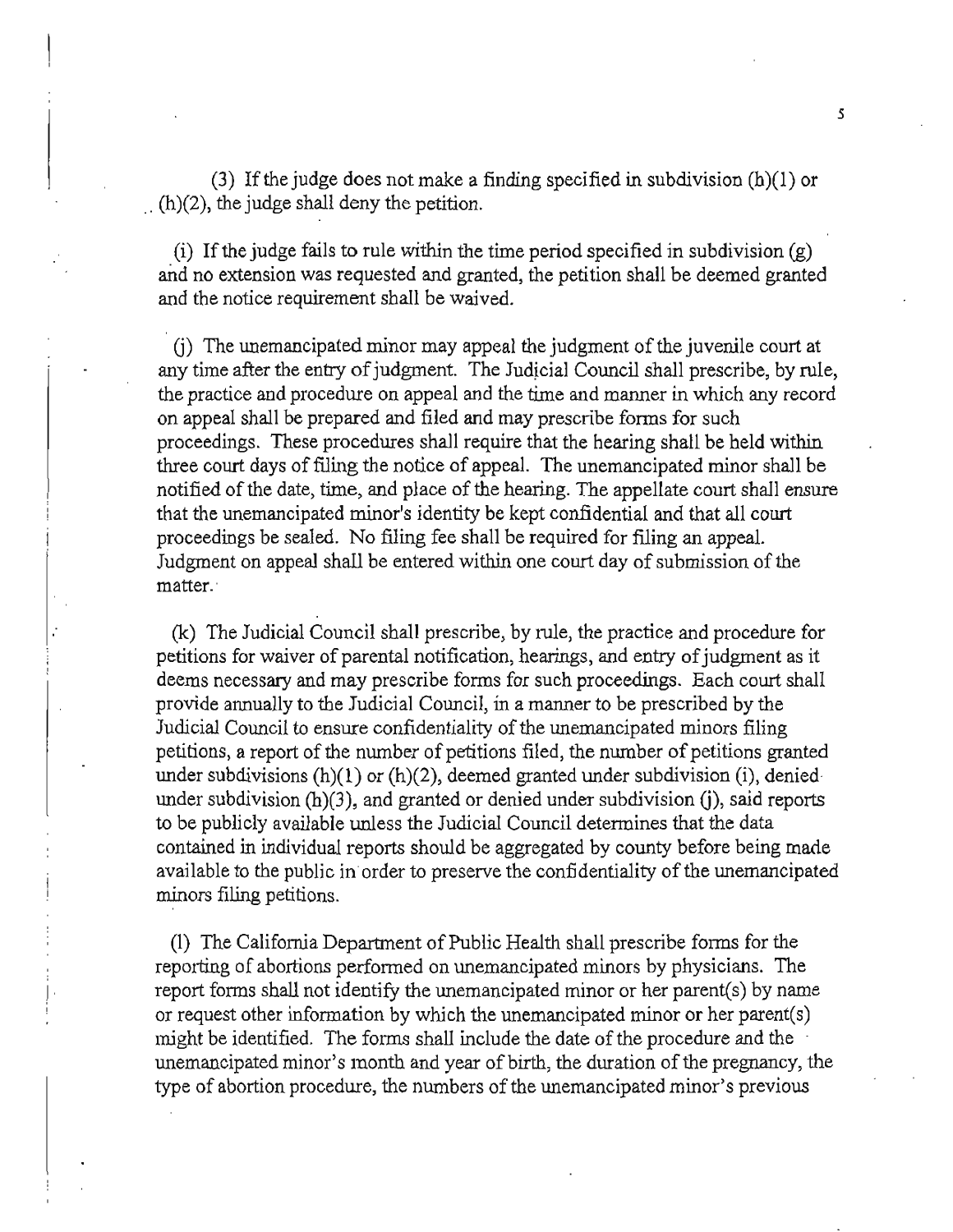abortions and deliveries if known, and the facility where the abortion was performed. The forms shall also indicate whether the abortion was performed pursuant to subdivision (c); or (d); or (e); or (f); or (h), (i), or (j).

(m) The physician who performs an abortion on an unemancipated minor shall within one month file a dated and signed report concerning that abortion with the California Department of Public Health on forms prescribed pursuant to subdivision (1). The identity of the physician shall be kept confidential and shall not be subject to disclosure under the California Public Records Act.

(n) No claim shal'l be paid by the Medi-Cal program or any other program paid for or subsidized by the State of California for any medical services relating to provision of abortion on a minor under the age of 18 at the time of the abortion unless the claim for payment is accompanied by  $(1)$  a copy of the report filed with the California Department of Public Health pursuant to subsection  $(m)$ , or  $(2)$  proof that the minor was not unemancipated.

(o) The California Department of Public Health shall compile an annual statistical report from the infonnation specified in subdivision (I). The annual report shall not include the identity of any physician who filed a report as required by subdivision (m). The compilation shall include statistical information on the numbers of abortions by month and by county where performed, the minors' ages, the duration of the pregnancies, the types of abortion procedures, the numbers of prior abortions or deliveries where lmown, and the numbers of abortions performed pursuant to each of subdivision (c); or (d); or (e); or (f); or (h), (i), or (j). The annual statistical report shall be made available to county public health officials, members of the legislature, the governor, and the public.

(p) Any person who performs an abortion on an unemancipated minor and in so doing knowingly or negligently fails to comply with the provisions ofthis Section shall be liable for damages in a civil action brought by the unemancipated minor, her legal representative, or by a parent wrongfully denied notification. The time for commencement of the action shall be within four years of the date the minor attains majority or four years ofthe date a parent wrongfully denied notification discovers or reasonably should have discovered the failure to comply with this **Section, whichever period expires later, provided, however, that no action may be**  commenced more than twelve years after the abortion occurred. A person shall not be liable under this Section if the person establishes by written or documentary evidence that the person relied upon evidence sufficient to convince a careful and prudent person that the representations of the unemancipated minor or other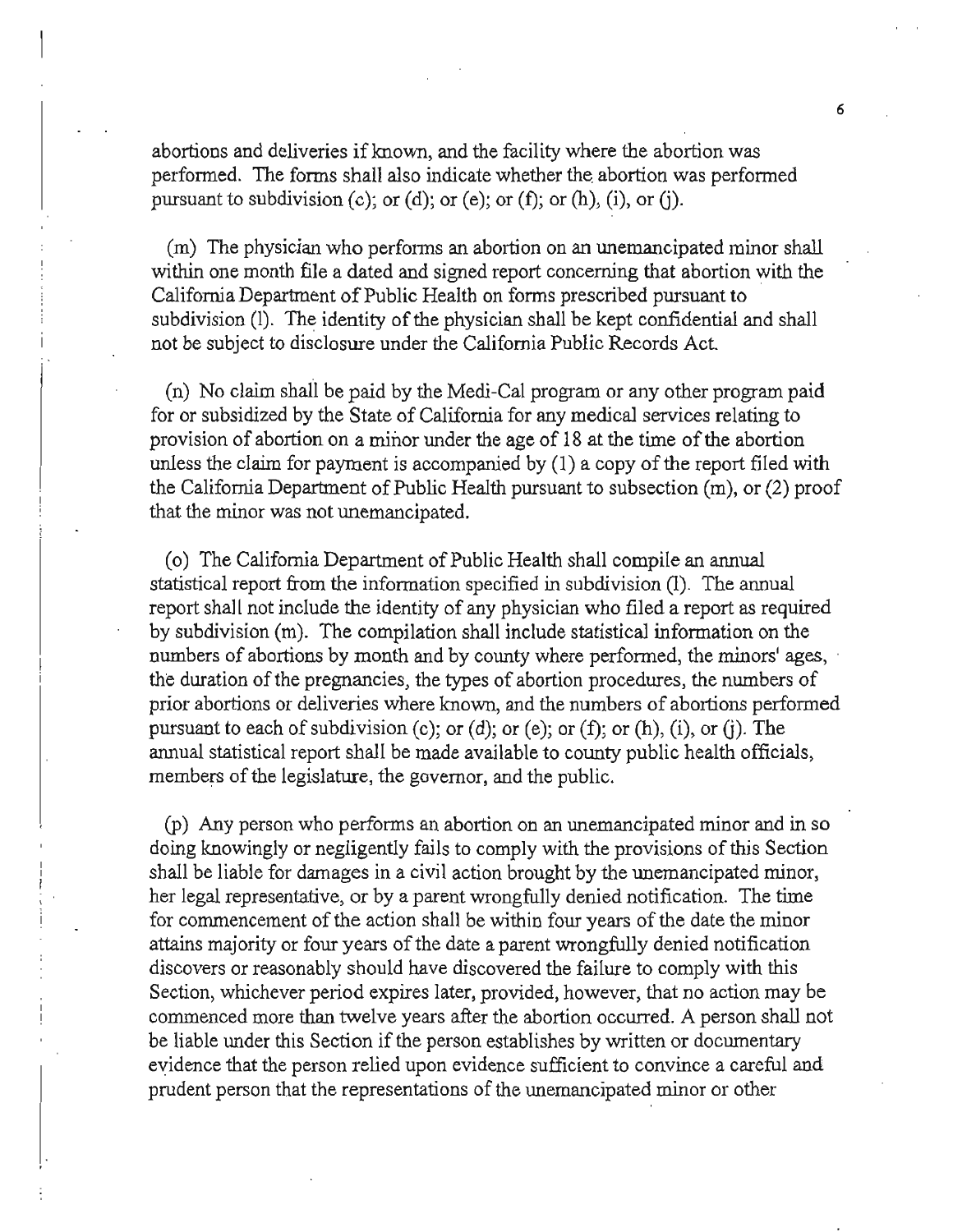persons regarding information necessary to comply with this Section were bona fide and true. At any time prior to the rendering of a final judgment in an action brought under this subdivision, the plaintiff may elect to recover, in lieu of actual damages, an award of statutory damages in the amount of  $$10,000$ . In addition to any damages awarded under this subdivision, the plaintiff shall be entitled to an award ofreasonable attorney fees. Nothing in this Section shall abrogate, limit, or restrict the common law rights of parents, or any right to relief under any theory of liability that any person or any state or local agency may have under any statute or common law for any injury or damage, including any legal, equitable, or administrative remedy under federal or state law, against any party, with respect to injury to an unemancipated minor from an abortion.

(q) Other than an unemancipated minor who is the patient of a physician, or other than the physician or the physician's agent, any person who knowingly provides false infonnation to a physician or a physician's agent for the purpose of inducing the physician or the physician's agent to believe that pursuant to this Section notice has been or will be delivered to a parent, or that a waiver of notice has been obtained, or that an unemancipated minor is the victim of physical or sexual abuse, or that an unemancipated minor patient is not an unemancipated minor, is guilty of a misdemeanor punishable by a fine of up to \$10,000.

(r) Notwithstanding any notice or waivers of notice, except where the particular circumstances of a medical emergency or her own lack of legal mental capacity precludes obtaining her infonned consent, a physician shall not perfonn or induce an abortion upon an unemancipated minor except with the informed consent of the unemancipated minor herself.

(s) Notwithstanding any notice or waivers of notice, an unemancipated minor who is being coerced by any person through force, threat of force, or threatened or actual deprivation of food or shelter to consent to undergo an abortion may apply to the juvenile court for relief. The court shall give the matter expedited **consideration and grant such relief as may be necessary to prevent such coercion.** 

(t) This Section shall not take effect until 90 days after the election in which it is approved. The Judicial Council shall, within these 90 days, prescribe the rules, practices, and procedures and prepare and make available any forms it may prescribe as provided in subdivision  $(k)$ . The California Department of Public Health shall, within these 90 days, prepare and make available the forms prescribed in subdivisions  $(c)$ ,  $(d)$ , and  $(l)$ .